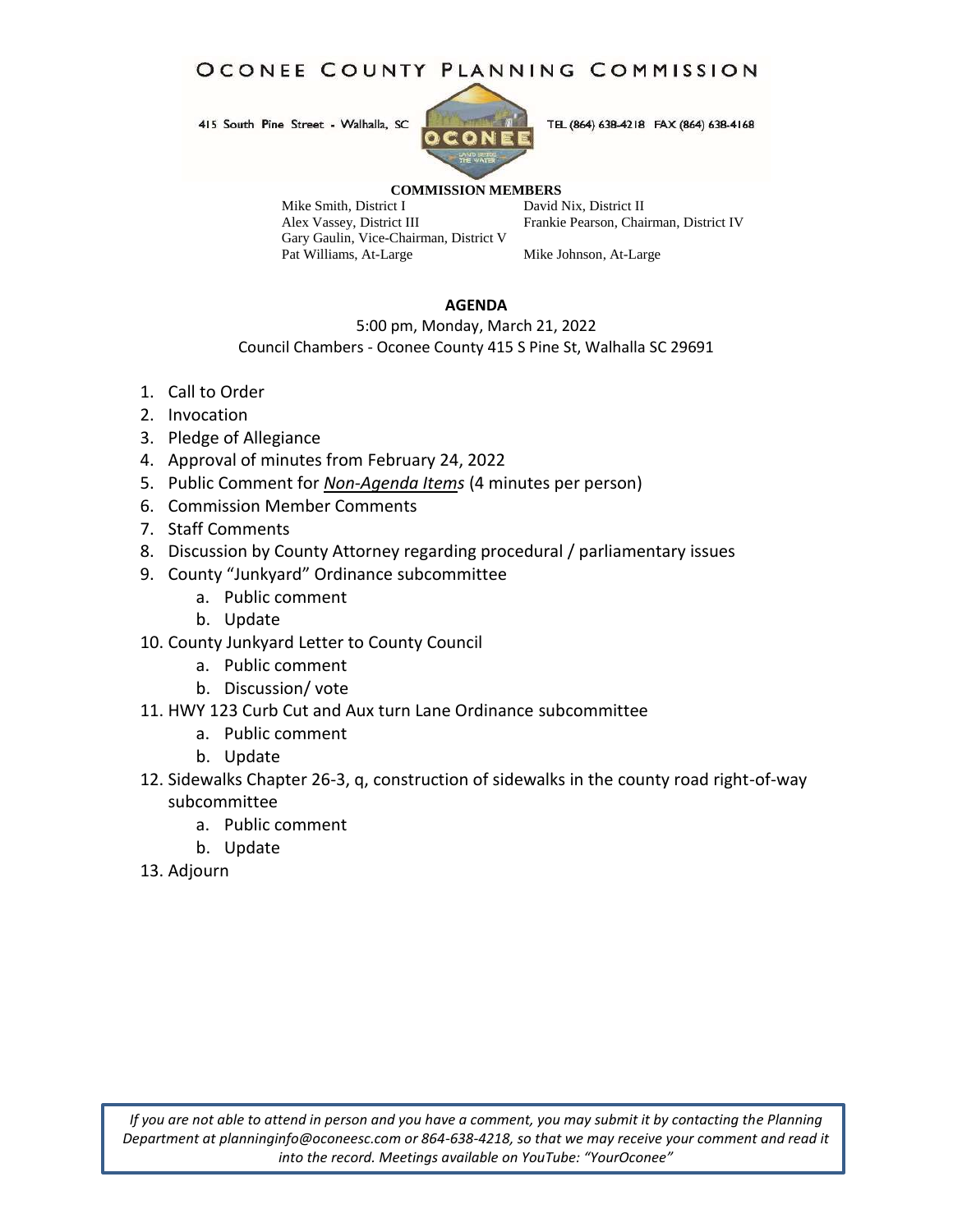OCONEE COUNTY PLANNING COMMISSION

415 South Pine Street - Walhalla, SC



TEL (864) 638-4218 FAX (864) 638-4168

### **Minutes**

5:00 pm- Thursday, February 24, 2022 Council Chambers - Oconee County Administrative Complex

## **Members Present**

Gary Gaulin Mike Smith Frankie Pearson David Nix Mike Johnson

#### **Staff Present**

James Coley, Planning Director Vivian Kompier, Senior Planning

## **Media Present -** None

- 1. Call to order Mr. Pearson called meeting to order at 5:00 PM.
- 2. Invocation was led by Mr. Nix.
- 3. Pledge of Allegiance was led by audience member Travis Nix.
- 4. Approval of minutes from January 31, 2022 Mr. Nix made a motion to approve the minutes for January 31, 2022; seconded by Mr. Johnson. After brief discussion, Mr. Pearson called for a vote. Motion passed unanimously 5/0.
- 5. Commission member comments:
	- a. Mr. Smith requested that instructions for public comment be placed in more prominent spot on the Planning Commission Agenda. Staff agreed to do so.
	- b. Mr. Gaulin read the Planning Commission Purpose Statement to frame the business for the new year. Mr. Gaulin voiced his support for the Greenway Trail. He extended an invitation to a meeting with Chris Eleazer, Oconee Joint Regional Sewer Authority, on Thursday, March 3, 2022 at 11:00 AM at the Coneross Plant to discuss the work of the OJRSA, the south sewer project, and the basin study. Mr. Gaulin also announced that the Fair Play master plan has been completed and they will hold a meeting on Thursday, March 10<sup>th</sup> at 7:00 PM at the Fair Oak Youth Center.
- 6. Staff comments:
	- a. Mr. Coley stated the Planning Department has reviewed 10 subdivision applications, which represents approximately 1200 lots/units, and 69 plat reviews thus far in 2022.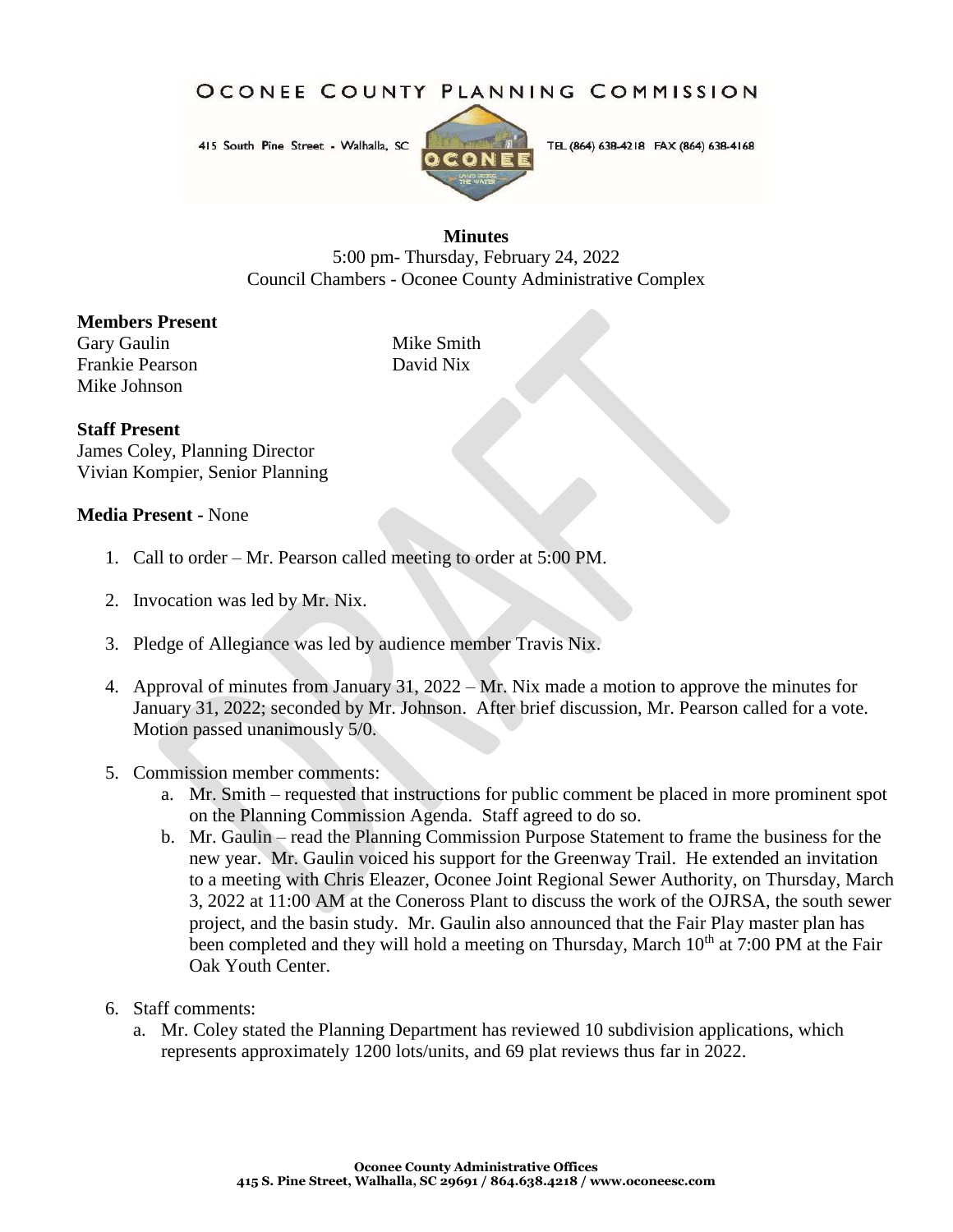- 7. Public comment (non-agenda items):
	- a. Tom Markovich, Citizen expressed his disappointment that the County Council did not ask for input from the Planning Commission when considering the Greenway Trail.
- 8. Highway 123 curb cuts and auxiliary turn lane ordinance:
	- a. Mr. Smith made a motion that a sub-committee be formed, of no more than three Planning Commission members and interested members of the County to consider developing a draft ordinance for curb cuts and auxiliary turn lanes on Highway 123 in Oconee County as requested by the Planning & Economic Development Committee at their June 1, 2021 meeting. This item is to be on the agenda when the sub-committee is ready to report their findings for consideration at a regular scheduled Planning Commission meeting; Mr. Gaulin seconded the motion. Discussion included the need for sub-committees versus addressing issues as a complete Commission.
	- b. Public comment:
		- i. Tom Markovich, citizen expressed his opposition to developing an ordinance for Highway 123.
		- ii. Travis Nix, citizen offered his opinion on working with State right-of-ways.
	- c. Mr. Pearson called for a vote. The motion passed unanimously 5/0.
- 9. Sidewalks, Chapter 26-3, q, construction of sidewalks in the County road right-of-way
	- a. Public comment:
		- i. Tom Markovich, citizen expressed his opposition to revising ordinance that includes sidewalks
	- b. Mr. Smith made a motion that a sub-committee be formed, of no more than three Planning Commission members and interested members of the County to consider revising Ordinance Chapter 26-3 to allow for construction of sidewalks within the County road right-of-way. This item will be on the Planning Commission agenda when the sub-committee is ready to report their findings for consideration at a regularly scheduled Planning Commission meeting; Mr. Gaulin seconded the motion. Discussion included understanding why the ordinance was written to begin with, safety aspects of sidewalks, clarification of the intent of the revision of the ordinance, and responsibility for maintaining sidewalks if allowed. Mr. Pearson called for a vote. The motion passed unanimously 5/0.

## 10. Junkyard Ordinance

- a. Public comment:
	- i. Travis Nix, citizen, operates a storage yard explained the differences between storage yards, salvage yards, and junk yards. He opposes storage yards being regulated by the proposed junkyard ordinance.
- b. Mr. Gaulin spoke to his personal experience prior to becoming a Planning Commission Member where property owners created unregulated "dumps" with no regard to the neighboring properties and their property values. Mr. Gaulin made a motion to show a video of the area. Mr. Smith seconded the motion. A brief discussion followed regarding confidentiality and time available for remaining agenda items. Mr. Pearson called for a vote. The motion was denied 2/3 with Mr. Johnson, Mr. Pearson, and Mr. Nix voting against.
- c. Mr. Pearson made a motion to add a discussion about the Junkyard Ordinance to the agenda for the next scheduled meeting, show Mr. Gaulin's video, and discuss the creation of a subcommittee at that time. Mr. Johnson seconded the motion. A brief discussion followed. Mr. Pearson called for a vote. The motion was denied 2/3, with Mr. Smith, Mr. Gaulin and Mr. Nix voting against.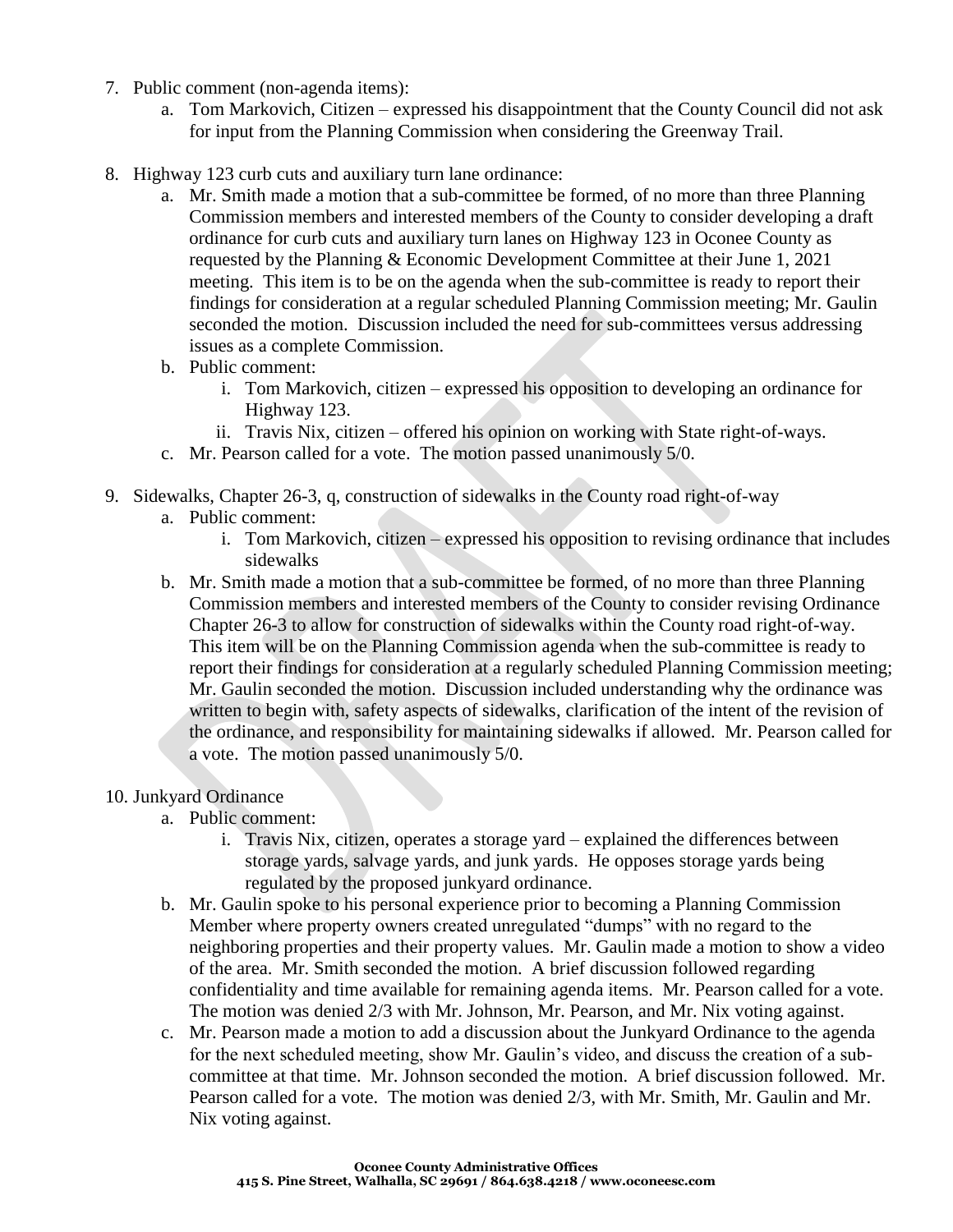- d. Mr. Nix made a motion to amend the agenda to bypass the remaining two items and skip to the adjournment. Mr. Smith seconded the motion. A brief discussion followed regarding public comment and other items on the agenda.
- e. Mr. Gaulin made a motion to form a sub-committee with no more than three Planning Commissioners, at least one staff member, and at least one community stakeholder to consider developing an ordinance on junkyards and to allow this item to be on the agenda when the sub-committee is ready to update, report, and share their findings at a regularly scheduled Planning Commission meeting. Mr. Smith seconded the motion. No discussion followed. Mr. Pearson called for a vote. The motion passed 3/2 with Mr. Pearson and Mr. Nix voting against.
- f. Mr. Gaulin made a motion to adjourn the meeting. No one seconded; motion died.
- 11. Sewer basin study for Fair Play
	- a. Public Comment Tom Markovich, citizen expressed his hope that the Basin Study will find more ways to add more gravity to the proposed sewer expansion.
	- b. Mr. Coley updated Commissioners on the activity to this point.
- 12. Adjourn Mr. Gaulin made a motion to adjourn. Mr. Nix seconded the motion. Mr. Pearson called for a vote. The motion passed 3/2, with Mr. Johnson and Mr. Pearson voting against at 5:55 PM.